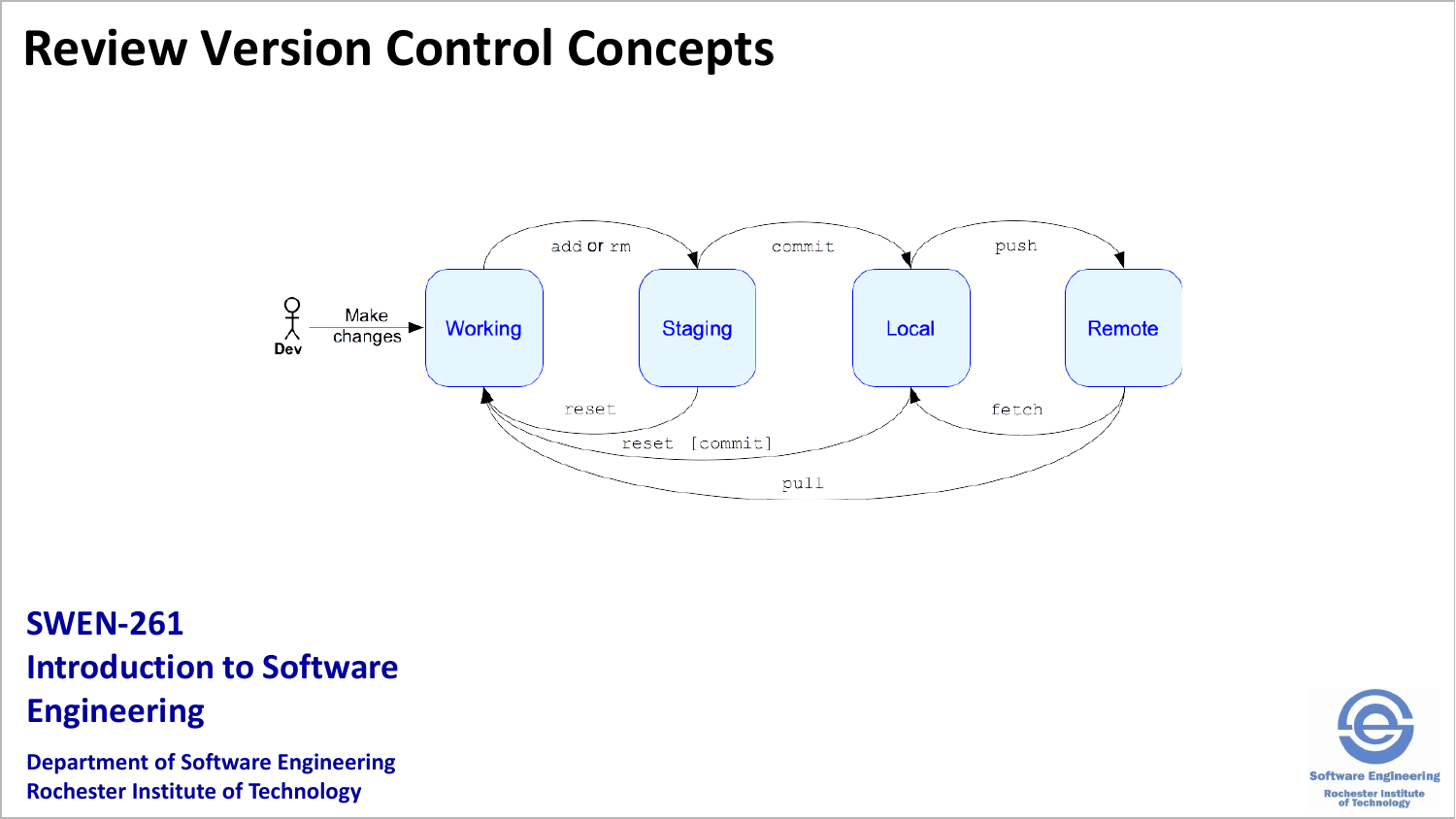#### **Managing change is a constant aspect of software development.**

- The Product and Sprint backlogs represent the upcoming changes.
- A software release is a snapshot of code at a certain time.
	- *Capturing a certain set of user stories*
	- *Multiple releases may be done so the team needs to keep track of multiple snapshots (aka versions)*
- Version control systems (VCS) are used to manage changes made to software and tag releases.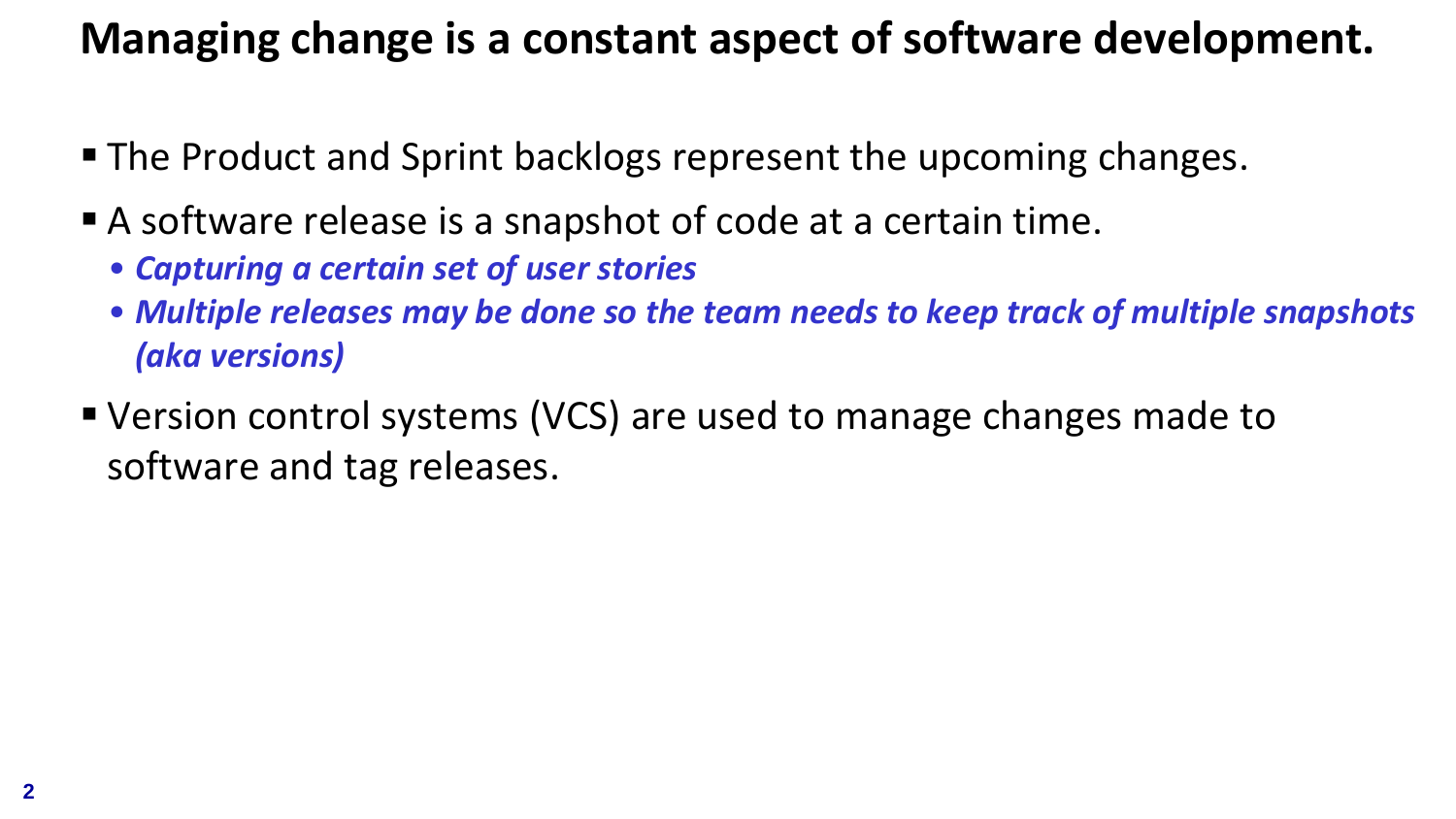# **There are a few fundamental activities of change management that every VCS supports.**

- Directories and files are tracked in a *repository*.
	- *Each developer has their own workspace.*
	- *But share a common remote repository.*
- You can
	- *Make changes in your workspace*
		- Add files or directories
		- Remove files or directories
		- Modify or move files
		- Binary files are tracked as a single unit
	- *Commit the changes to a repository.*
	- *Sync your workspace with a repository.*
	- *Create branches to track user stories.*
	- *Explore the history and changes to a repository.*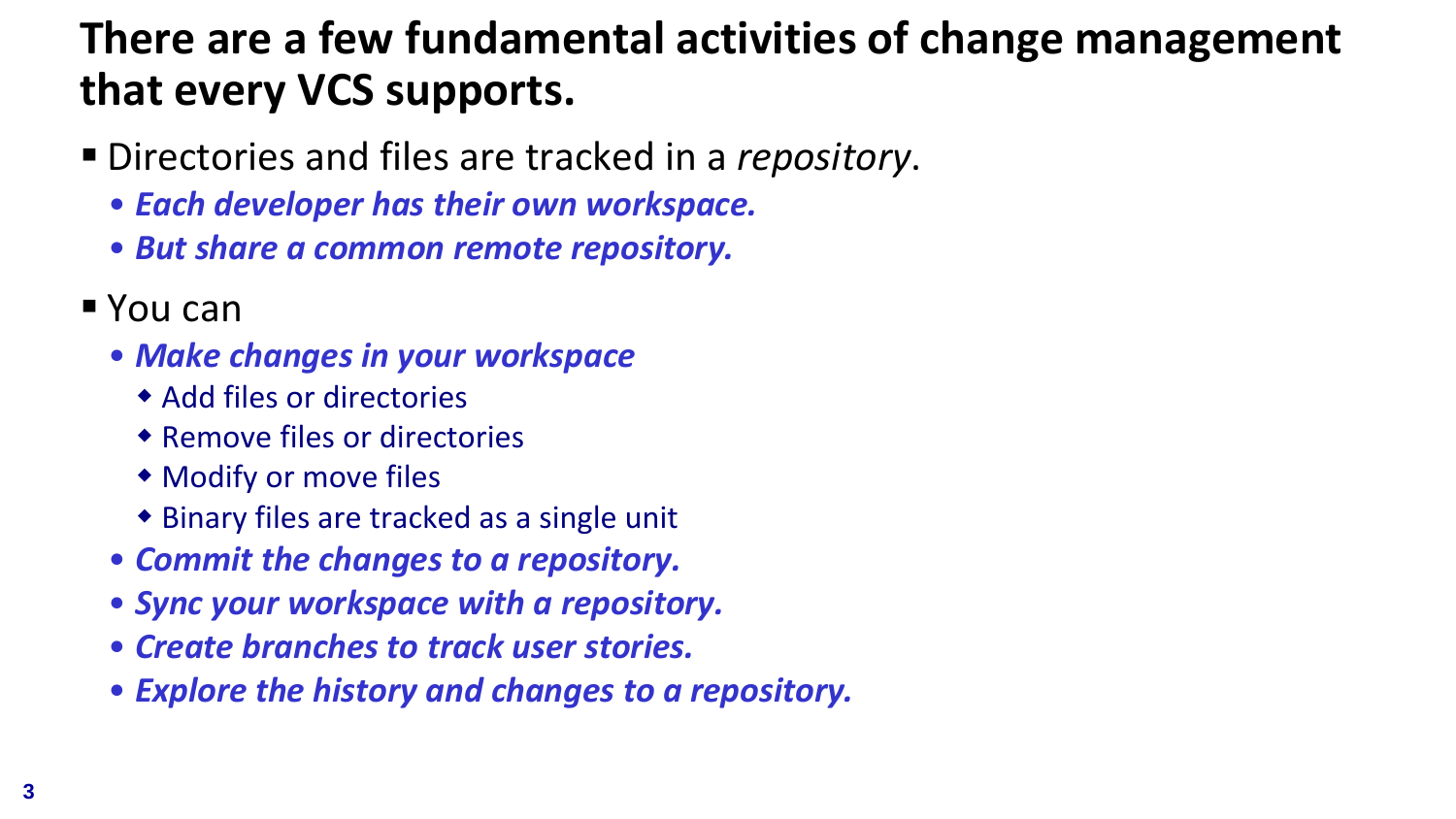#### **Git has four distinct areas that your work progresses through.**

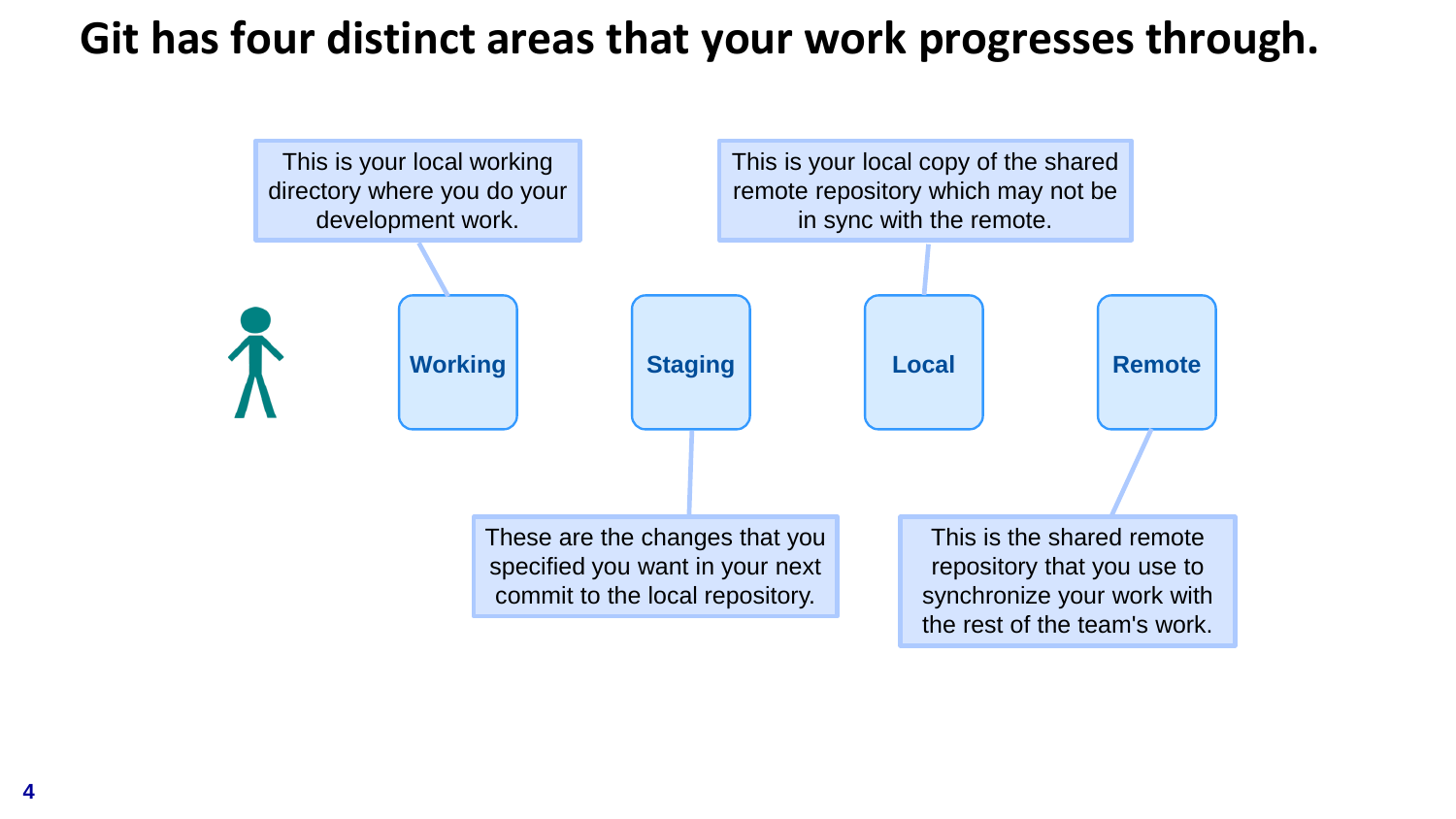#### **Your local repository and working copy do not automatically stay in sync with the remote.**

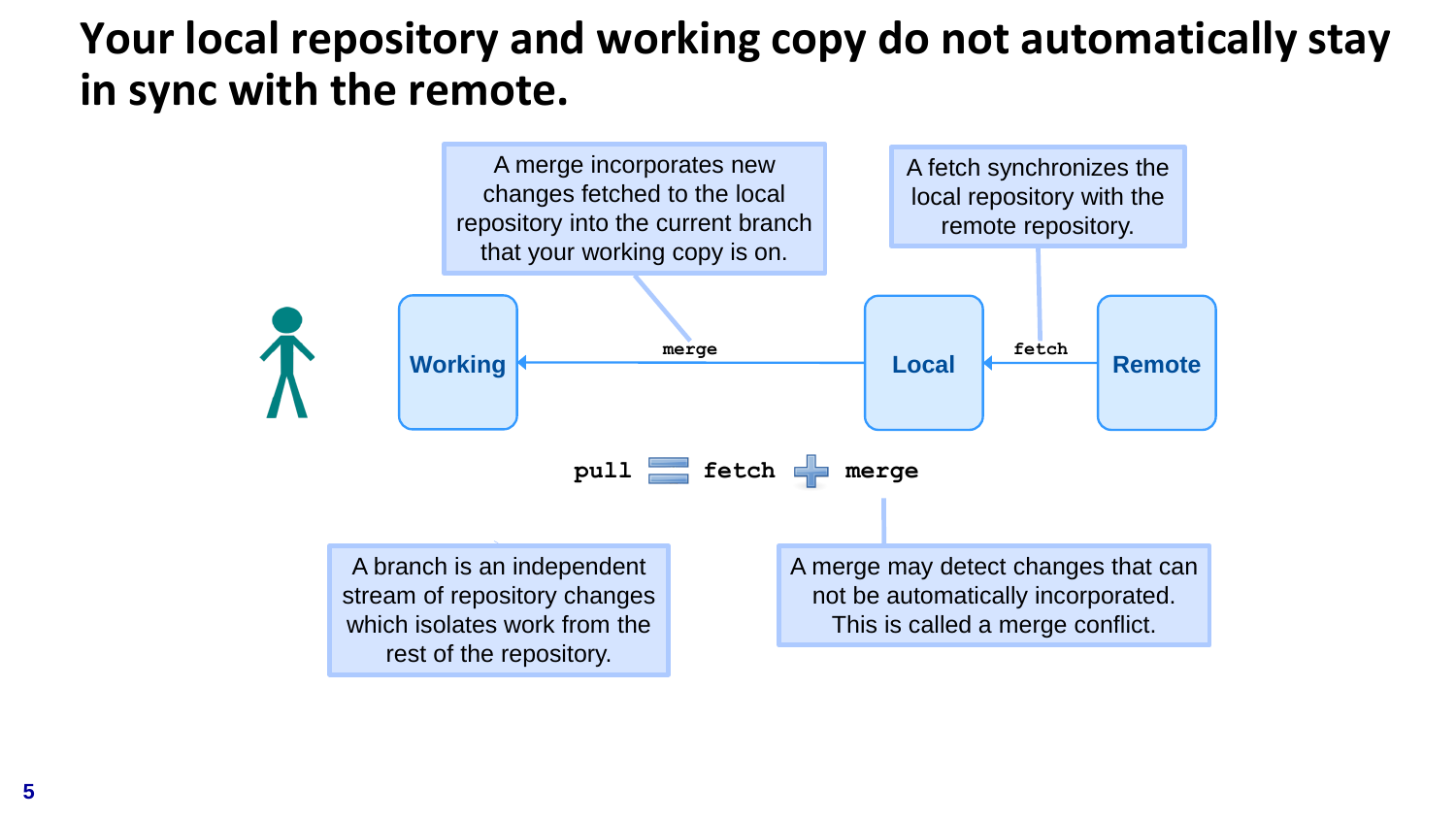#### **When you make local changes, those changes must pass through all four areas.**



The default behavior for git will not allow you to push to the remote repository if your local repository is not up-to-date with remote. Getting in sync may create merge conflicts with your local changes that you will have to fix.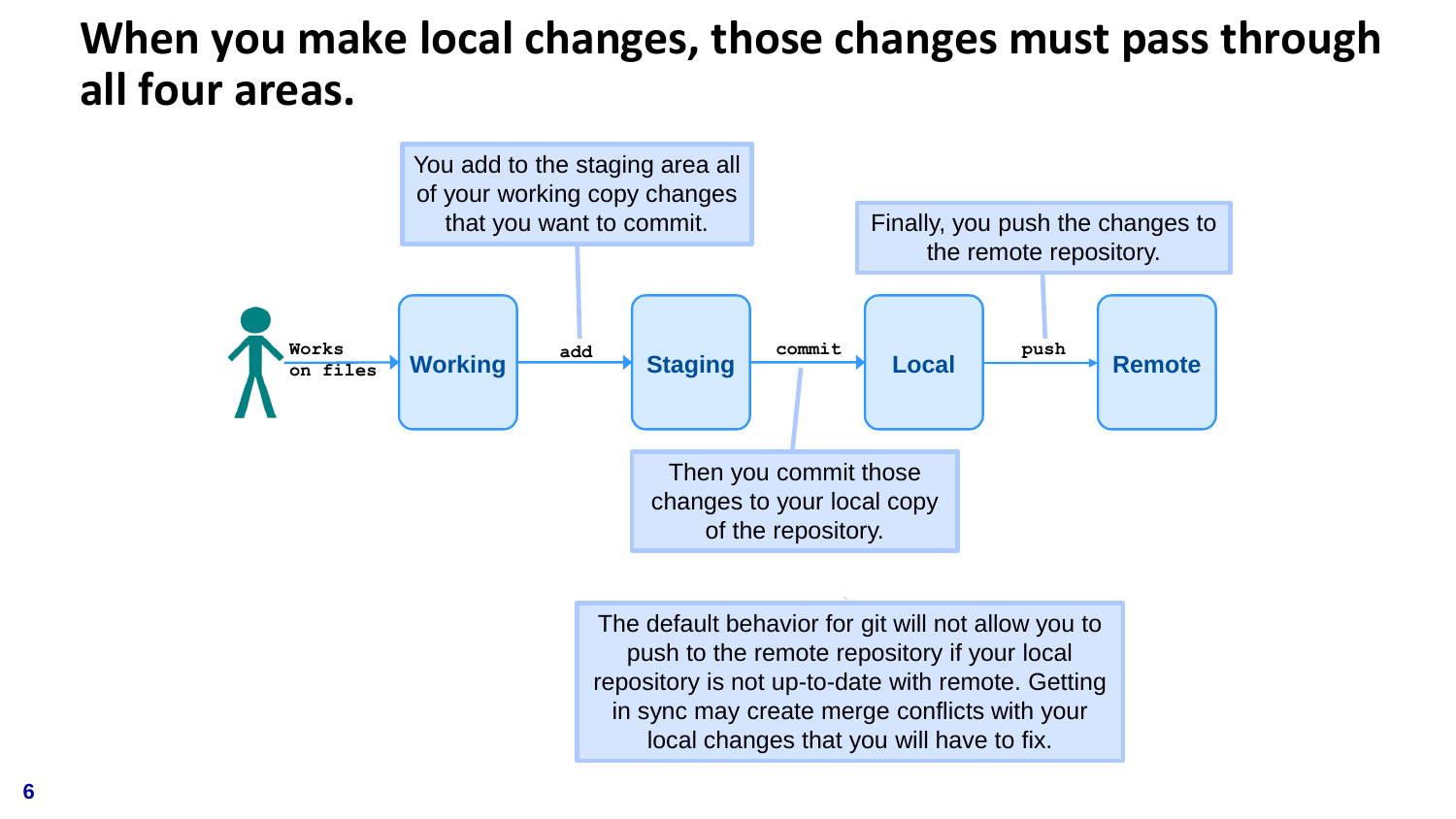# **Version control branching supports the ability to manage software releases.**

- At the end of a sprint, the team will want to include *done* stories but exclude incomplete stories.
- This cannot be done when all of the stories are developed in the master branch.
- Feature branching is a technique that creates a branch for each story during development.
	- *Changes are isolated in specific branches.*
	- *When the story is done, the feature branch is merged into the master branch.*
	- *The master branch never receives incomplete work.*
	- *Thus master is always the most up-to-date, working increment.*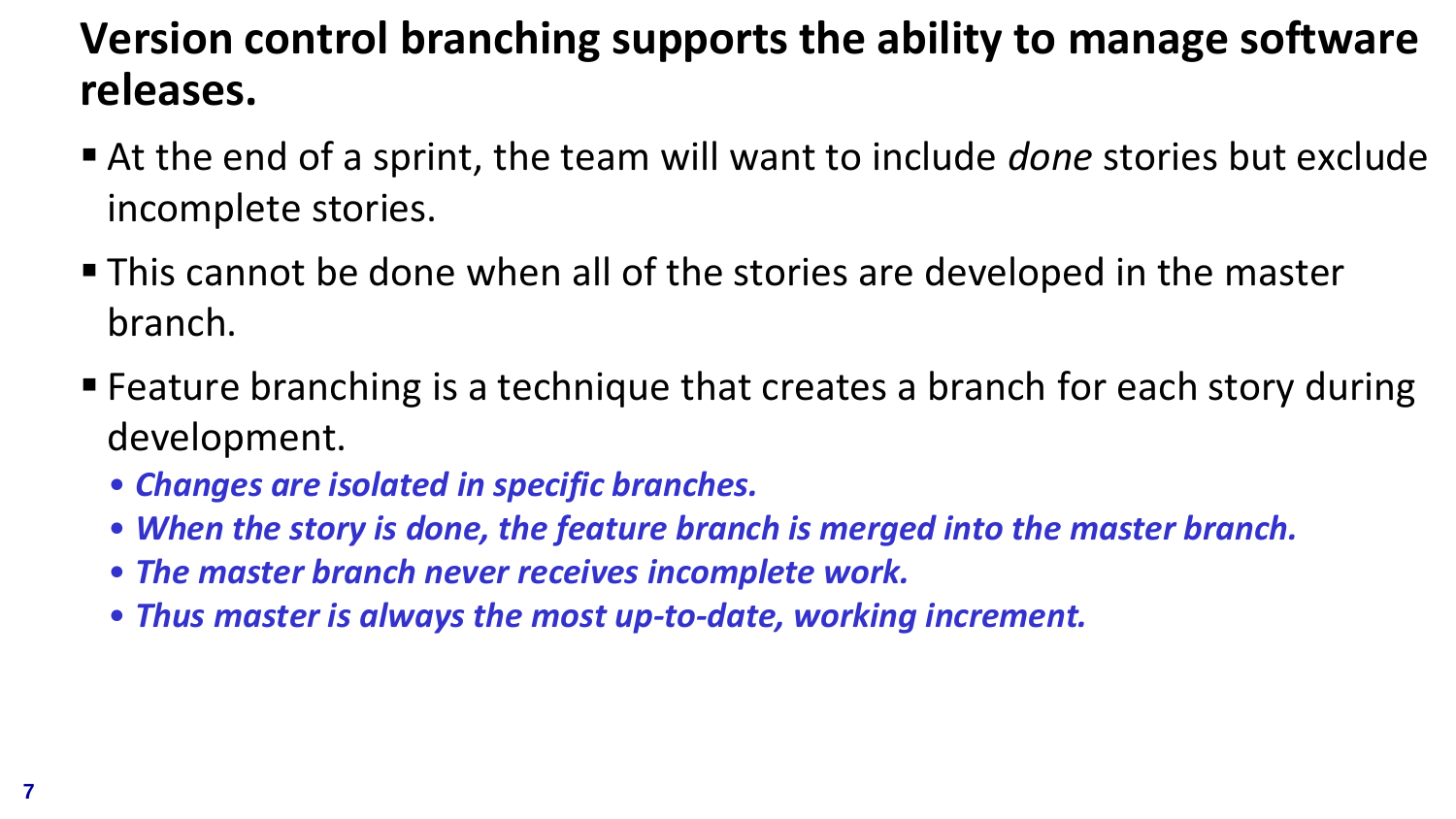# **An example sprint at the end.**

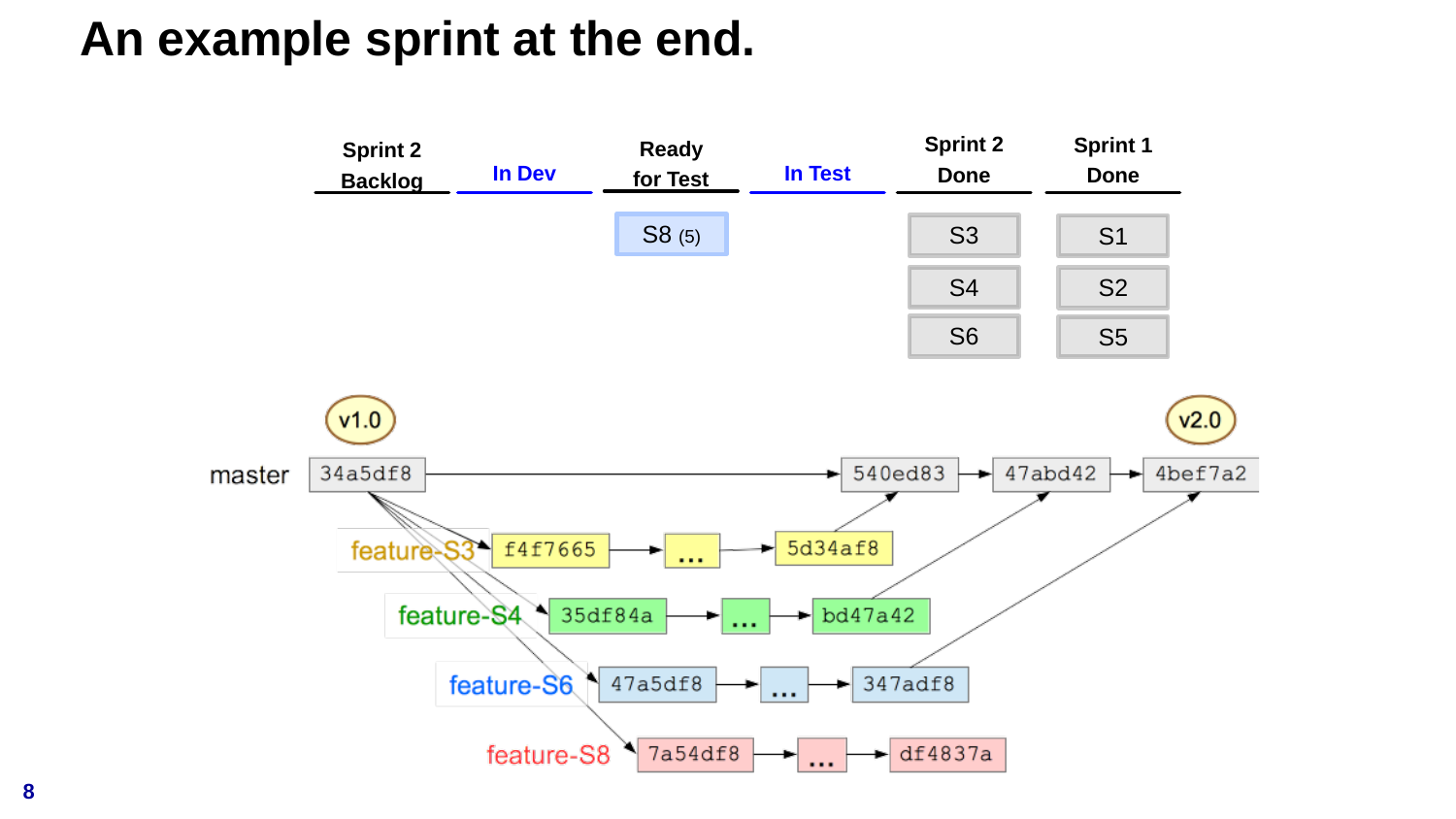# **Two developers collaborate on a story by working on the same feature branch.**

■ The developers share code on a story by syncing to the same remote feature branch.

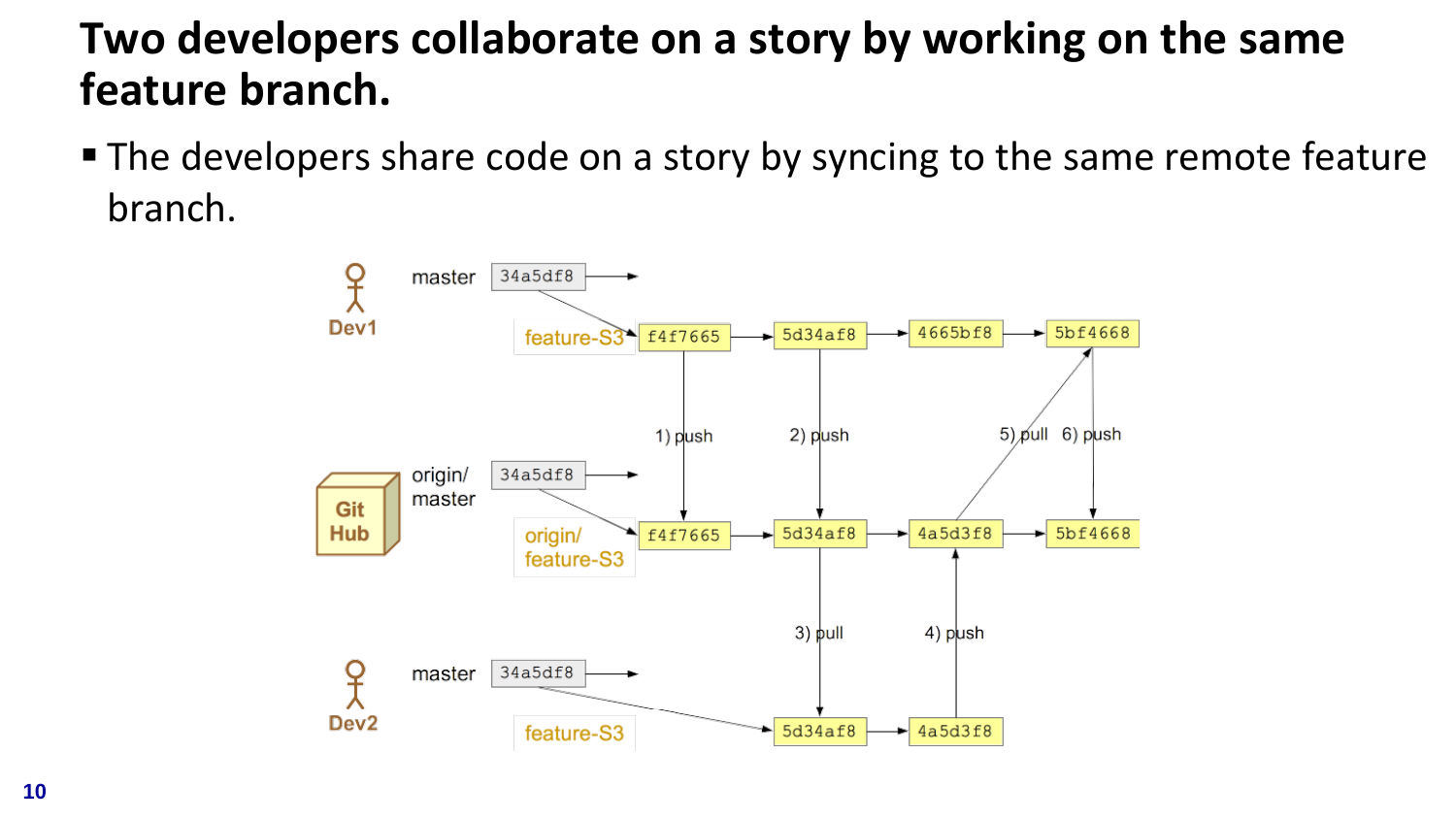#### **Two interdependent stories can share changes across two branches.**

■ The first story branch is created from master and the second branch is created from the first.

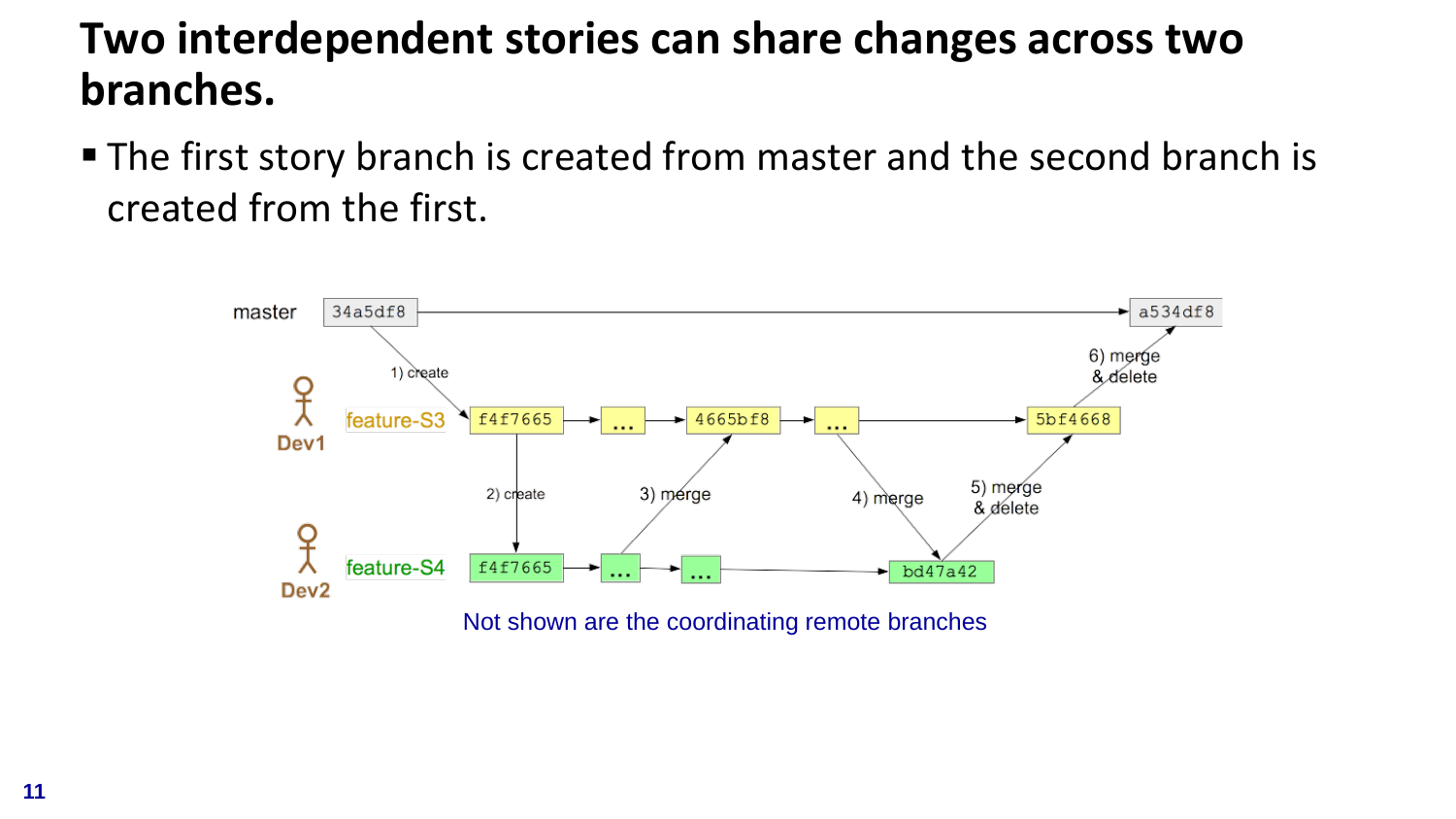# **Merging happens a lot and usually goes well; other times** *not so much***.**

- Every time you sync with the remote repository a merge occurs.
- A *merge conflict* occurs when there is at least one file with overlapping changes that can not be automatically resolved.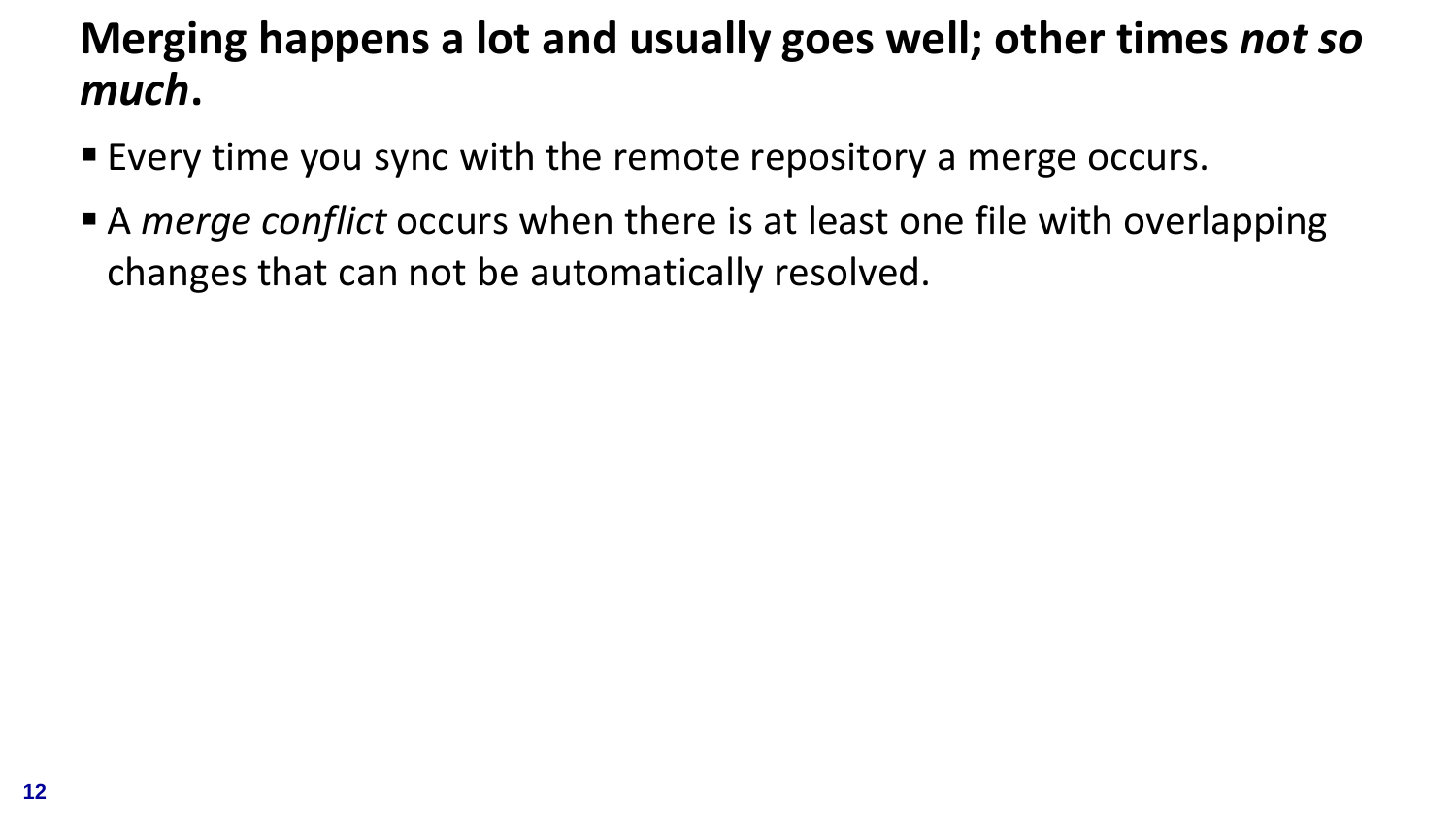# **Here's an example of a merge conflict.**

■ Consider Betty and Sam independently fix this bug.

```
/**
* Calculate a half-off discount.
*/
public float calculateDiscount(final float cost) {
 return cost * 2;
}
```
- **Betty did this:** return cost / 2;
- Sam did this: return cost \* 0.5f;
- When Sam merges in the code from Betty:

#### ➔ git merge dev1

Auto-merging src/main/java/com/example/model/Promotion.java CONFLICT (content): Merge conflict in src/main/java/com/example/model/Promotion.java Automatic merge failed; fix conflicts and then commit the result.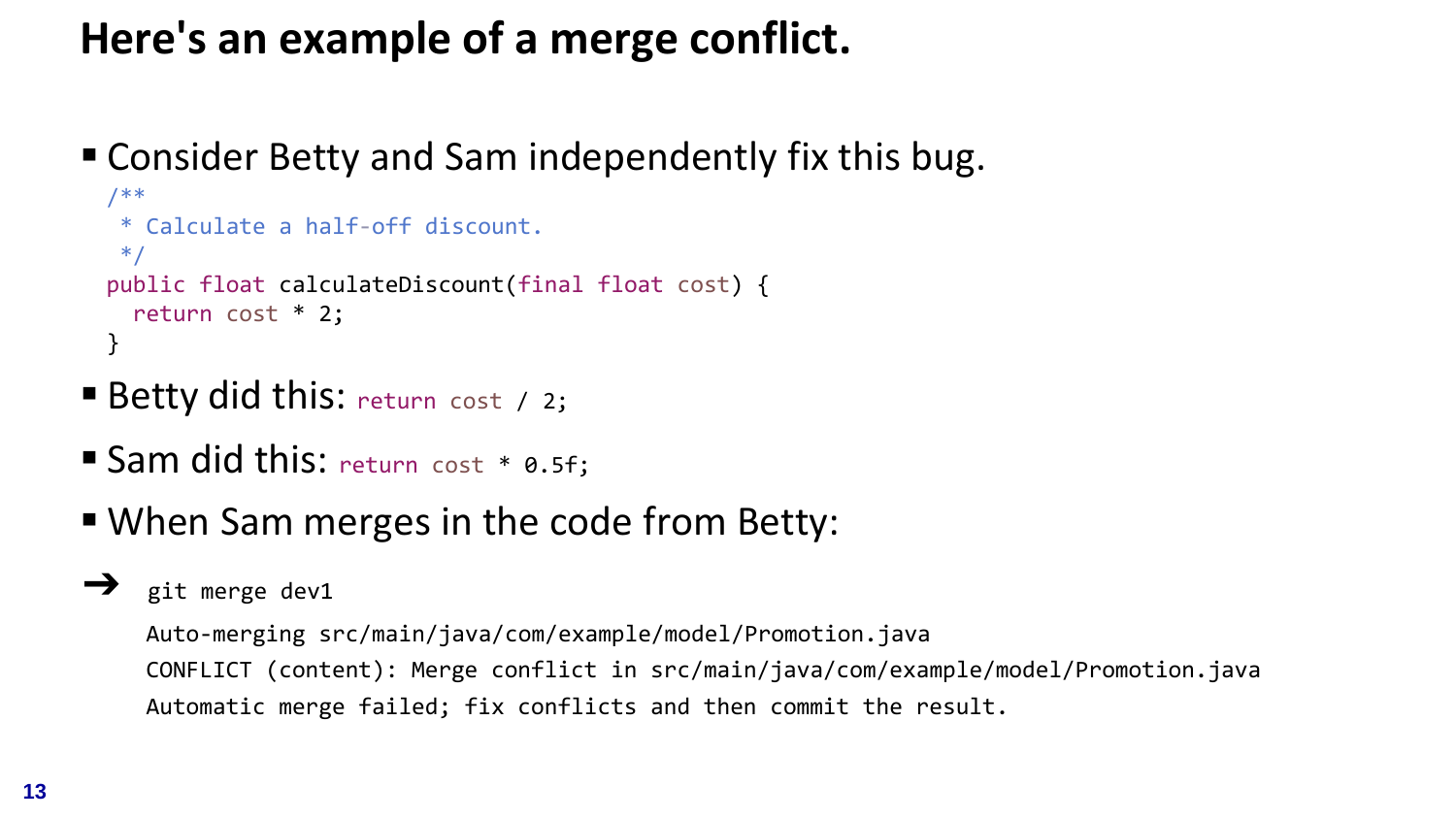# **Resolving a simple text conflict is often easy.**

■ When a conflict occurs git reports the affected files.



- Determine the best solution, and remove the other solution and the marker text.
- Then follow through with an add, commit, and push.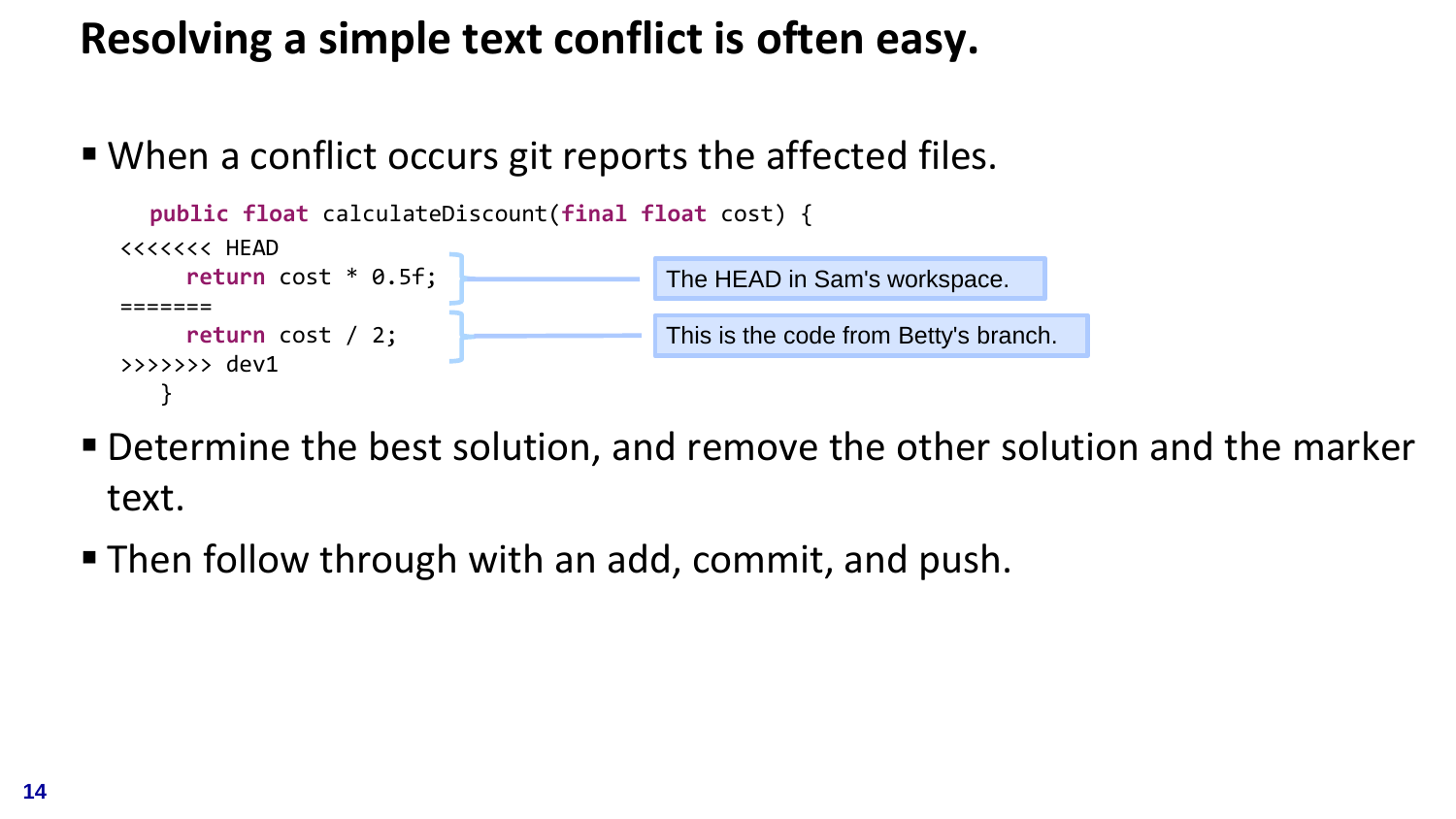# **To minimize the number of times when conflicts will not resolve easily, follow several guidelines.**

- 1. Keep code lines short; break up long calculations.
- 2. Keep commits small and focused.
- 3. Minimize stray edits.
- 4. If multiple developers are collaborating on a feature, each developer should sync with the remote feature branch regularly.
	- *Merge in the remote feature branch and then push to it, if you have changes.*
- 5. If development of a feature is taking a long time, back merge master to sync completed features for this sprint into the feature branch.